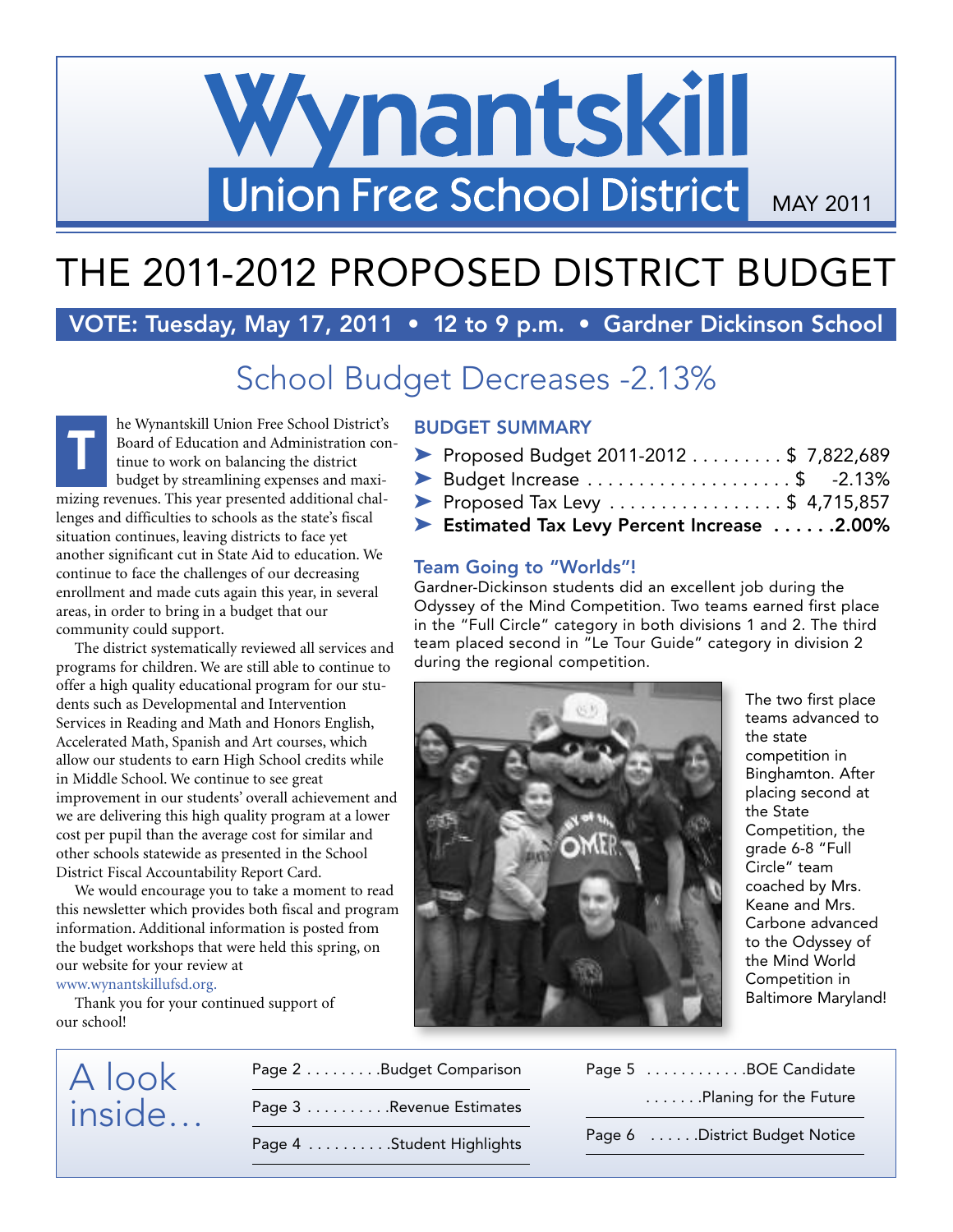# **BUDGET COMPARISON**

|                                                                                                                                                                                                                          | 2010-2011<br><b>Adopted</b> | 2011-2012<br><b>Proposed</b> |
|--------------------------------------------------------------------------------------------------------------------------------------------------------------------------------------------------------------------------|-----------------------------|------------------------------|
| <b>ADMINISTRATIVE</b>                                                                                                                                                                                                    | \$792,071                   | \$786,959                    |
| Board of Education: Clerk, Legal,<br>Census, Treasurer, Tax Collection                                                                                                                                                   |                             |                              |
| Superintendent: Business<br>Administration, Purchasing, Payroll,<br>Insurance, BOCES Administration                                                                                                                      |                             |                              |
| Principal: Supervision, Staff<br>Development & Training, Curriculum                                                                                                                                                      |                             |                              |
| Auditing Services: External,<br>Internal & Claims                                                                                                                                                                        |                             |                              |
| <b>PROGRAM</b>                                                                                                                                                                                                           | \$5,955,848                 | \$5,905,312                  |
| Teaching & Instruction<br>Instructional Media<br><b>Computer Services</b><br>Guidance/Health Services<br>Co-Curricular/Athletics<br>Special Education<br><b>Student Transportation</b><br><b>Bus Repairs/Maintenance</b> |                             |                              |
| <b>CAPITAL</b>                                                                                                                                                                                                           | \$1,244,093                 | \$1,130,418                  |
| Operation of Plant<br>Maintenance of Plant<br><b>Construction Principal/Interest</b><br><b>Purchase of Buses</b>                                                                                                         |                             |                              |
| <b>BUDGET TOTAL</b>                                                                                                                                                                                                      | \$7,992,012                 | \$7,822,689                  |
| The proposed budget is below contingency.                                                                                                                                                                                |                             |                              |

## **FUTURE EXPENSE CHALLENGES:**

- How to preserve programs and services for our students
- Significant escalation in required expenses (Retirement and Health Insurance)
- NYS Board of Regents Reforms and Federal Race to the Top Initiatives



## **Hands on Learning!**

Gardner-Dickinson fifth grade science students visited St. Peter's Hospital's 12th annual Journey Through The Body - A Hands-On Discovery Adventure of the Human Body.



- 2011-2012 reflects a budget to budget decrease of -2.13%
- A decrease of 1.75 staff positions to reflect decreasing student enrollment in Special Education
- Cuts in purchase of materials, supplies and equipment
- Wage freezes for Administrators
- Debt Service decrease due to management and funding of the Renovation Project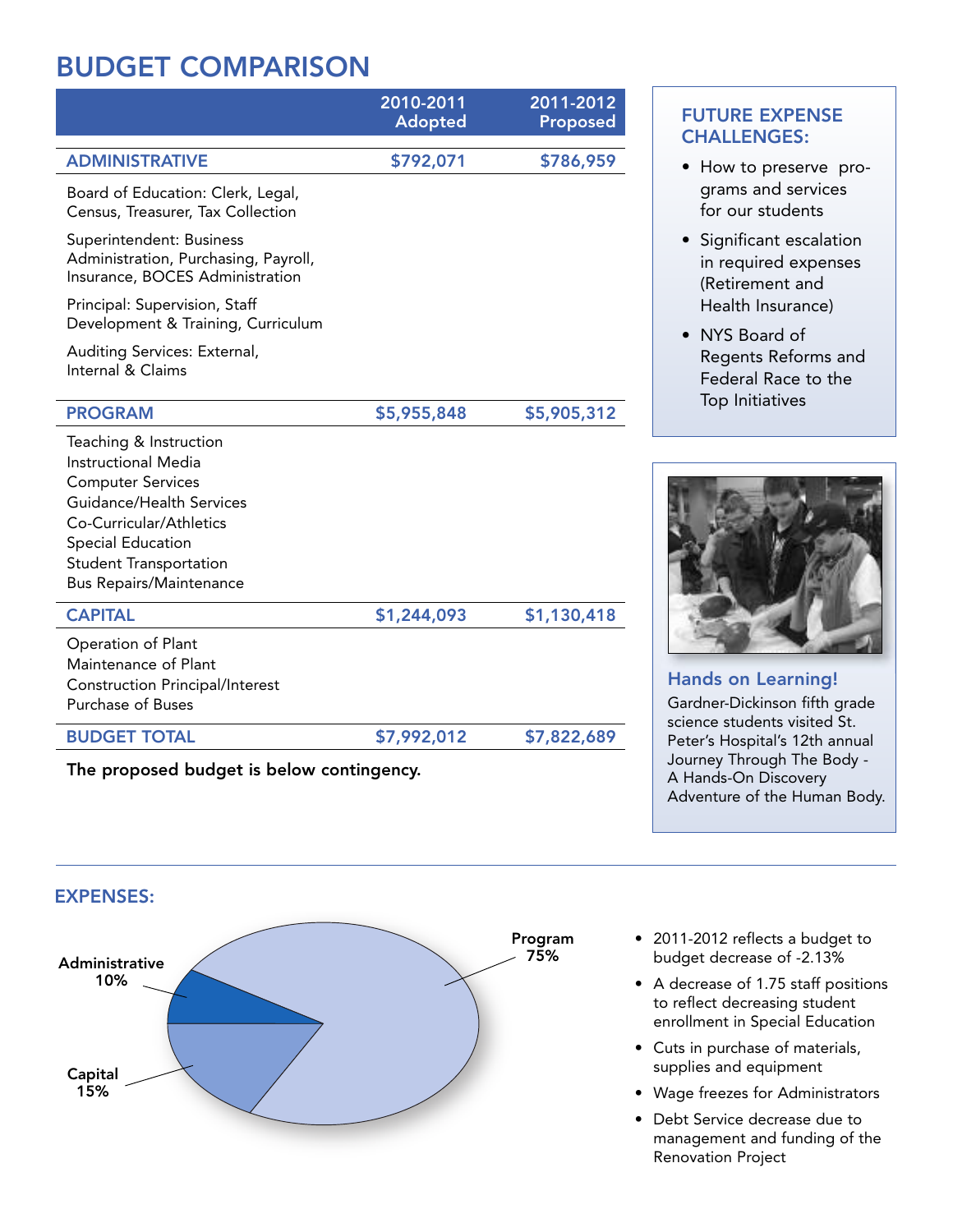# **REVENUE ESTIMATES**

|                                  | 2010-2011   | 2011-2012   |
|----------------------------------|-------------|-------------|
| <b>Property Taxes</b>            | \$4,623,632 | \$4,715,857 |
| <b>Appropriated Fund Balance</b> | 200,000     | 150,000     |
| <b>Tax Relief Fund</b>           | 92,000      | 46,000      |
| State Aid                        | 2,511,380   | 2,350,019   |
| Day School Tuition               | 200,000     | 195,000     |
| <b>Transportation Contracts</b>  | 275,000     | 282,179     |
| Health Services/DOR Billing      | 70,000      | 73,744      |
| <b>Other Unclassified</b>        | 20,000      | 9,890       |
| <b>Total Reveunes</b>            | 7,992,012   | 7,822,689   |

#### **REVENUES:**



## **2010-2011 2011-2012 FUTURE REVENUE CHALLENGES:**

- Decreasing enrollment in Wynantskill UFSD which affects State Aid
- On-going economic difficulties on both state and federal levels
- Property tax initiatives
- Tax levy increase of 2.00%
- Second year of significant State Aid cuts
- Decreased non-resident student tuition fees and interest income
- Efficient use of shared services through BOCES offsetting some revenue losses



## **Using 21st Century Technology**

Gardner-Dickinson's students are hard at work learning math and making it fun at the same time by using SMART board technology. The school's math series EnVisions has wonderful interactive tutorials for each skill area of math. The program is a visual and interactive way to engage all students in the learning process. Many tools are also used such as graphing, dice, spinners and base ten blocks to name a few. The students can watch from their seats as well as touch the tools and manipulate them on the smart board. The smart boards are also used in math for simple note taking, as well as some of our on-site educational interactive software such as, Gizmos and Eduwands.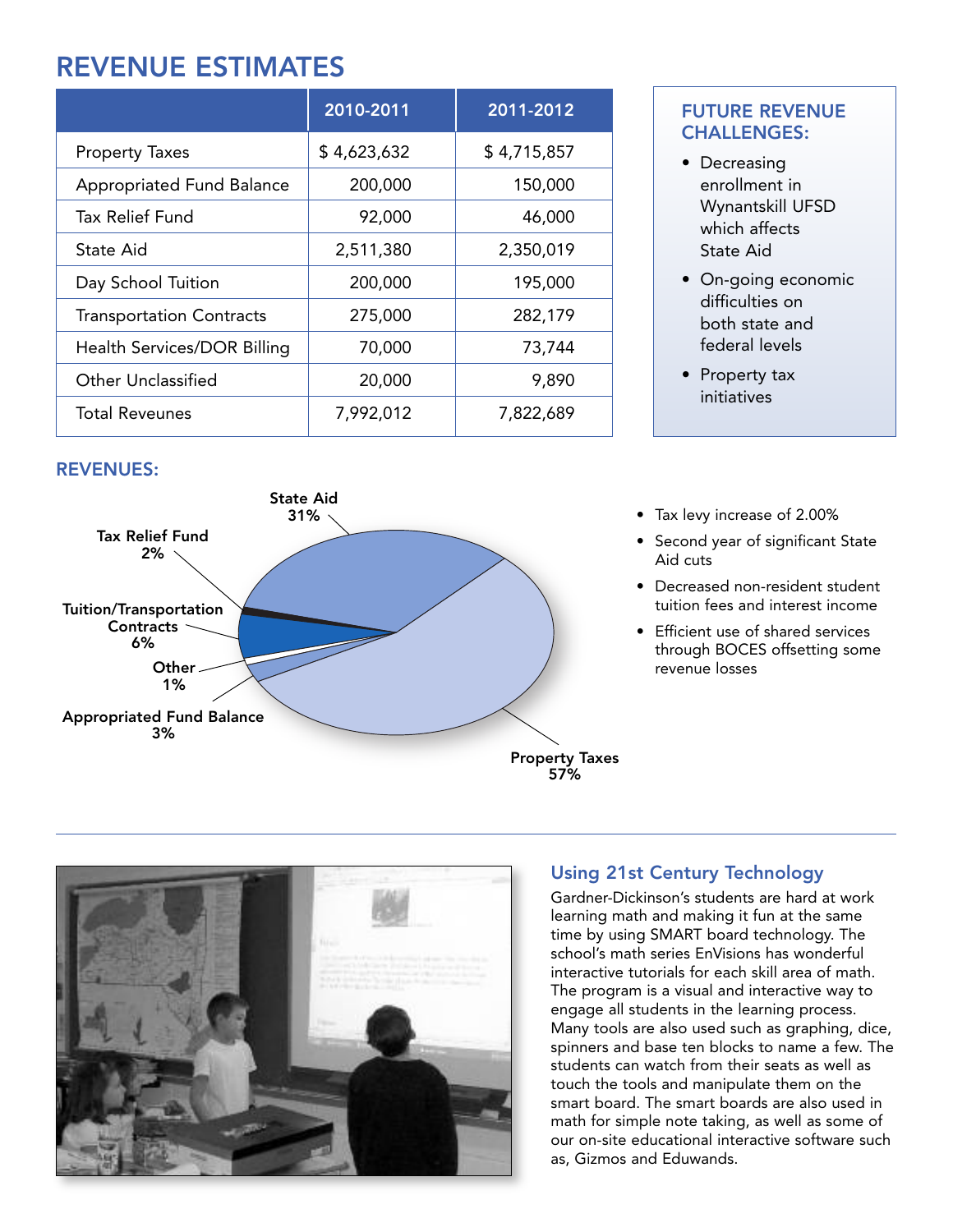# Student Highlights

We are very proud of our students and continue our commitment to improving achievement by delivering a high quality educational program. Please enjoy some of the examples of our students' accomplishments highlighted in this newsletter. There are also many more photos and articles on our district website at **www.wynantskillufsd.org**







### **Students at Gardner-Dickinson excel in Art!**

### **Using the Library Media Center to Enhance Study**

With the help of Library Media Specialist Mrs. Fecura, Mrs. Hancock's 6th Grade Spanish students are using the Library Media Center's resources to research the Kuna Indians from Panama. Mrs. Fecura helps to secure borrowed materials for the Gardner-Dickinson Library so that students can further their study. Using computers, students are able to hear the language that the Kuna Indian speak.

### **Getting Physical**

Elementary students celebrate the arrival of spring and have fun dancing to the Bunny Hop, the Chicken Dance, and Cotton Eye Joe.



## **Building Character**

In a comprehensive K-5 curriculum, Guidance Counselor Mrs. Murphy teaches students many useful programs such as empathy training to teach children how to recognize others' feelings, impulse control, anger management and problem solving skills.

Students in Mrs. Mitchell's accelerated art class are using real life artists as their inspiration for their next work of art. Watching the documentary "Wasteland" which is based on an artist (Vik Muniz) who visited the largest landfill in the world and then made works of art out of garbage, students are using recyclable materials and garbage to make their own works of art. Students in accelerated art earn a high school credit in art while still in middle school! Art is one of the three options of accelerated studies at Wynantskill. Students can also choose accelerated Math or Spanish to further their academic advancement.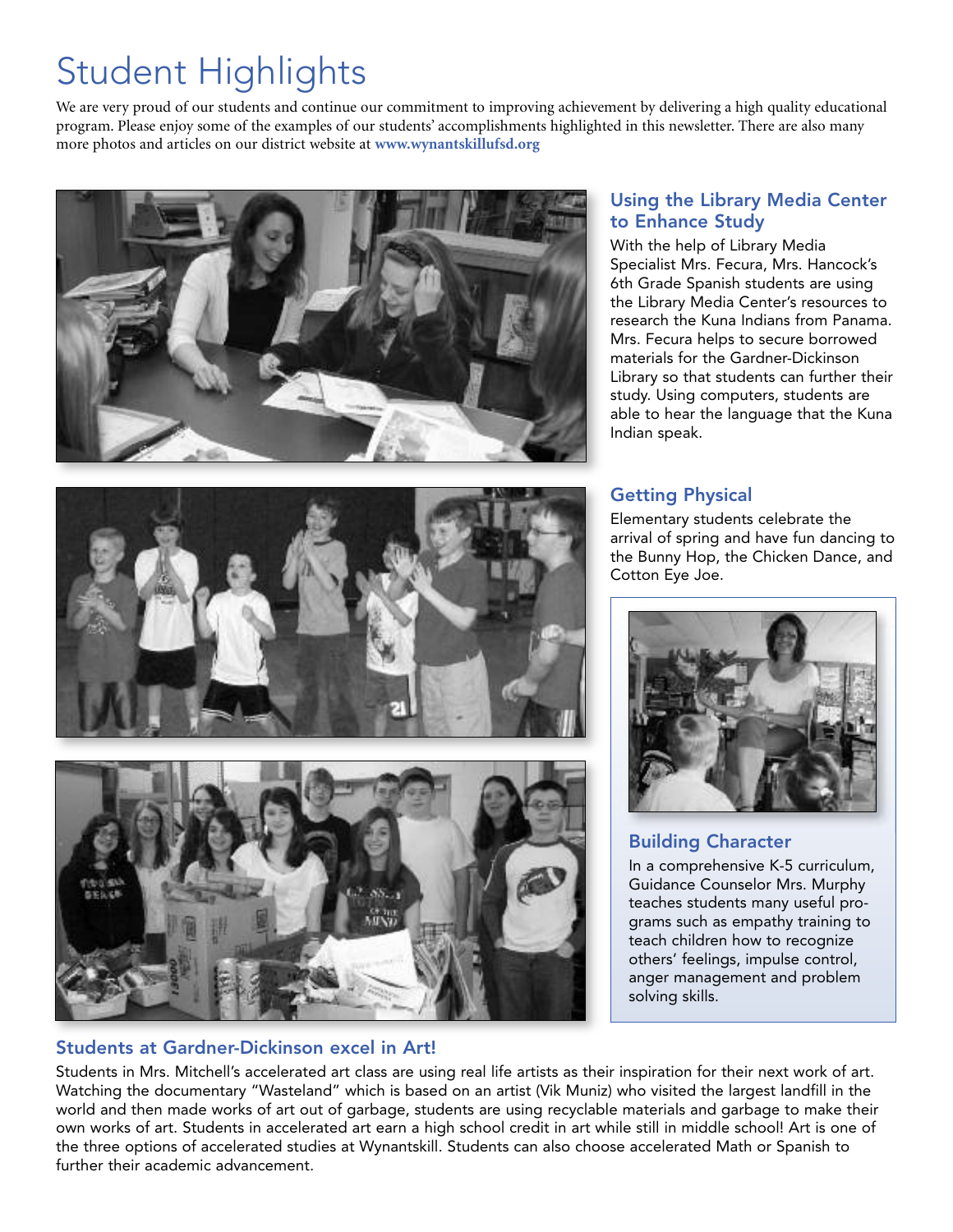# Planning for the Future

While the district is continuing to balance budgets, maximize aid, maintain program all while making cuts in our budget where we can, the district is proactively looking ahead toward the future. During the summer of 2010, the district formed an Ad Hoc Committee comprised of parents, community members, staff and others to engage the community in an organized process to identify potential options for addressing the critical issues and challenges that the district faces now and over the next 2-5 years.

#### **These challenges include:**

- Enrollment Decreases
- Decrease in State Aid, Tuition and Interest
- Increasing Operating Costs
- Unfunded State and Federal Mandates
- Need to properly maintain, protect and preserve district asset and facilities

The committee was charged with examining the nature and causes of the key challenges our district faces and to explore a variety of options for the district moving forward. These issues were discussed during regular community forums and worked through with the Ad Hoc committee. The Ad Hoc committee then made recommendations to the Board of Education based on their findings. The Board of Education and Administration will use the studies done by the Ad Hoc committee to continue its work in order to determine what is best for the Wynantskill UFSD moving forward. More on the committee's work can be found on the district website at www.wynantskillufsd.org under "Planning for the Future".

## **BOARD OF EDUCATION CANDIDATE**

#### One Board of Education seat is open this year and we have included the candidates' biographical information for **your review and consideration.**

#### **Matthew Hug:**

I am a husband and father of two children in the school district and an alumni of the Gardner Dickinson School. Since leaving G.D. I have obtained my B.A., M.A. and J.D. degrees and in 2005, after clerking for an appeals court, I opened a law practice in Wynantskill and moved to the Rensselaer Technology Park in 2007. I have argued cases involving many different issues of the law, before every level of state courts including the New York

# SAMPLE BALLOT

### **PROPOSITION #1:**

Shall the District be authorized to expend an amount not to exceed \$7,822, 689 for the 2011-2012 school year to be raised by a levy of a tax upon the taxable property within the district, after deducting the monies available from state aid and other sources as provided by law?

### **PROPOSITION #2:**

RESOLVED, that the Board of Education of Wynantskill Union Free School District, Rensselaer County, New York, is hereby authorized to purchase one bus, at a maximum estimated cost of \$77,000; and that such sum, or so much thereof as shall be necessary, shall be paid from the current appropriation.

(Replacing an eleven year old bus)

**BOE Election — Last Incumbents:** Helen Casale

**One candidate for one (1) seat:** Matthew Hug

State Court of Appeals. I have been a member of Kiwanis, the North Greenbush Business and Professional Association, the St. Jude the Apostle School Board and am a deputy Town Attorney in the Town of North Greenbush. I look forward to serving the school district as a board member and take this solemn duty to ensure that our children receive the best possible education that can be provided so as to ready them for success in our rapidly changing world.

# BUDGET VOTE

#### **Tuesday, May 17, 2011 12:00 – 9:00 p.m. Gardner-Dickinson School**

- } Proposed District Budget Vote for 2011-2012
- > Bus Purchase
- ▶ One Board of Education Seat

#### **Voter Qualifications:**

To be qualified to vote on May 17, 2011 you must be:

- ▶ A citizen of the United States
- Eighteen years of age or older
- > A legal resident of the school district for 30 days preceding the date of the vote

#### **Absentee Ballots:**

Qualified district residents who are unable to go to the polls on May 17 can cast their votes by absentee ballot. For an application, call the district office at 283- 4679 by 3 p.m. on May 10th. All ballots must be received at the District Office by 5 p.m. May 17th.

# www.wynantskillufsd.org